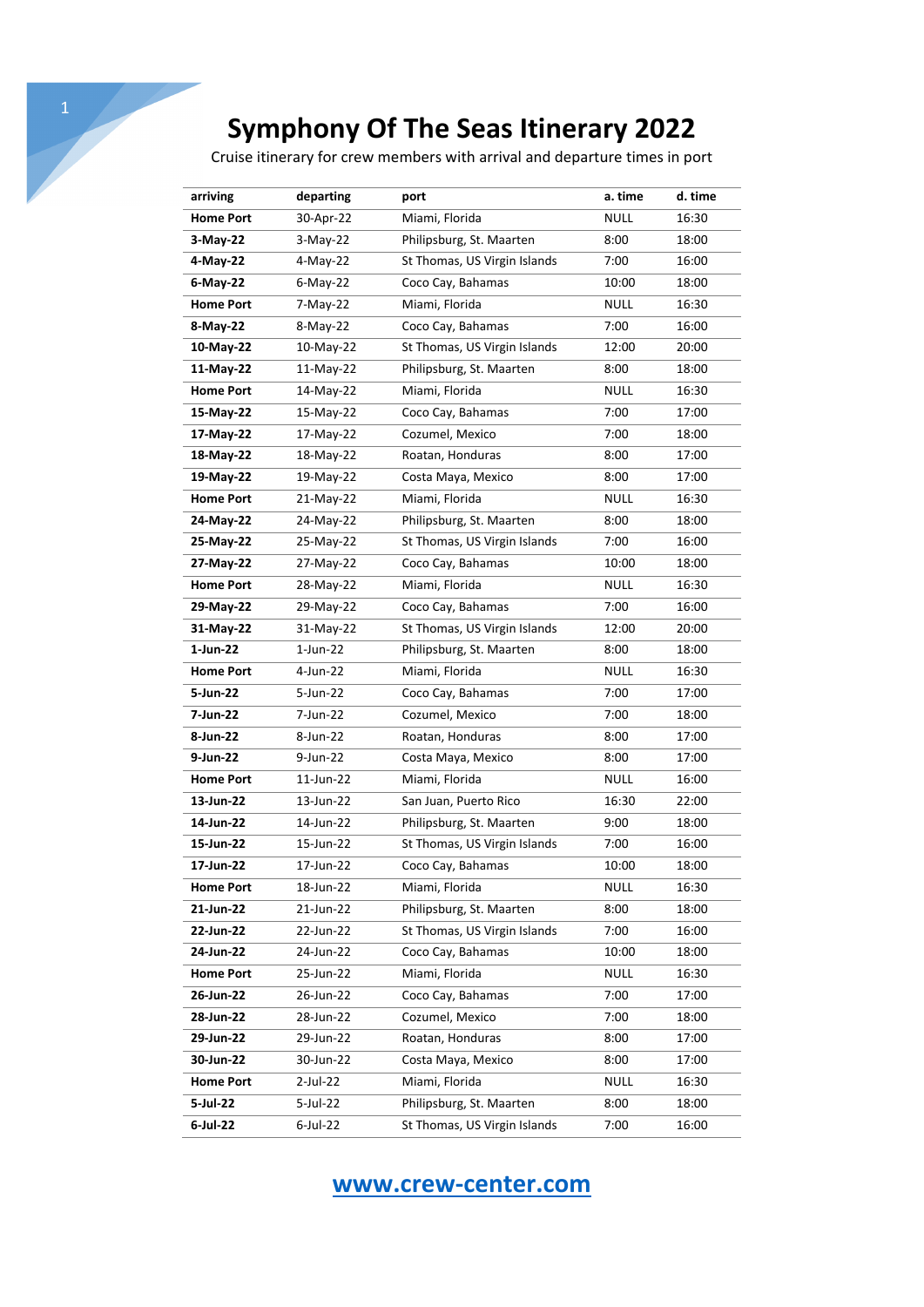Cruise itinerary for crew members with arrival and departure times in port

| 8-Jul-22         | 8-Jul-22   | Coco Cay, Bahamas            | 10:00       | 18:00 |
|------------------|------------|------------------------------|-------------|-------|
| <b>Home Port</b> | 9-Jul-22   | Miami, Florida               | <b>NULL</b> | 16:30 |
| 10-Jul-22        | 10-Jul-22  | Coco Cay, Bahamas            | 7:00        | 16:00 |
| 12-Jul-22        | 12-Jul-22  | St Thomas, US Virgin Islands | 12:00       | 20:00 |
| 13-Jul-22        | 13-Jul-22  | Philipsburg, St. Maarten     | 8:00        | 18:00 |
| <b>Home Port</b> | 16-Jul-22  | Miami, Florida               | <b>NULL</b> | 16:30 |
| 17-Jul-22        | 17-Jul-22  | Coco Cay, Bahamas            | 7:00        | 17:00 |
| 19-Jul-22        | 19-Jul-22  | Cozumel, Mexico              | 7:00        | 18:00 |
| 20-Jul-22        | 20-Jul-22  | Roatan, Honduras             | 8:00        | 17:00 |
| 21-Jul-22        | 21-Jul-22  | Costa Maya, Mexico           | 8:00        | 17:00 |
| <b>Home Port</b> | 23-Jul-22  | Miami, Florida               | <b>NULL</b> | 16:30 |
| 26-Jul-22        | 26-Jul-22  | Philipsburg, St. Maarten     | 8:00        | 18:00 |
| 27-Jul-22        | 27-Jul-22  | St Thomas, US Virgin Islands | 7:00        | 16:00 |
| 29-Jul-22        | 29-Jul-22  | Coco Cay, Bahamas            | 10:00       | 18:00 |
| <b>Home Port</b> | 30-Jul-22  | Miami, Florida               | <b>NULL</b> | 16:30 |
| 2-Aug-22         | 2-Aug-22   | Philipsburg, St. Maarten     | 8:00        | 18:00 |
| 3-Aug-22         | 3-Aug-22   | St Thomas, US Virgin Islands | 7:00        | 16:00 |
| 5-Aug-22         | 5-Aug-22   | Coco Cay, Bahamas            | 10:00       | 18:00 |
| <b>Home Port</b> | 6-Aug-22   | Miami, Florida               | <b>NULL</b> | 16:30 |
| 7-Aug-22         | 7-Aug-22   | Coco Cay, Bahamas            | 7:00        | 17:00 |
| 9-Aug-22         | 9-Aug-22   | Cozumel, Mexico              | 7:00        | 18:00 |
| 10-Aug-22        | 10-Aug-22  | Roatan, Honduras             | 8:00        | 17:00 |
| 11-Aug-22        | 11-Aug-22  | Costa Maya, Mexico           | 8:00        | 17:00 |
| <b>Home Port</b> | 13-Aug-22  | Miami, Florida               | <b>NULL</b> | 16:30 |
| 16-Aug-22        | 16-Aug-22  | Philipsburg, St. Maarten     | 8:00        | 18:00 |
| 17-Aug-22        | 17-Aug-22  | St Thomas, US Virgin Islands | 7:00        | 16:00 |
| 19-Aug-22        | 19-Aug-22  | Coco Cay, Bahamas            | 10:00       | 18:00 |
| <b>Home Port</b> | 20-Aug-22  | Miami, Florida               | <b>NULL</b> | 16:30 |
| 21-Aug-22        | 21-Aug-22  | Coco Cay, Bahamas            | 7:00        | 16:00 |
| 23-Aug-22        | 23-Aug-22  | St Thomas, US Virgin Islands | 12:00       | 20:00 |
| 24-Aug-22        | 24-Aug-22  | Philipsburg, St. Maarten     | 8:00        | 18:00 |
| <b>Home Port</b> | 27-Aug-22  | Miami, Florida               | NULL        | 16:30 |
| 29-Aug-22        | 29-Aug-22  | Costa Maya, Mexico           | 8:00        | 17:00 |
| 30-Aug-22        | 30-Aug-22  | Roatan, Honduras             | 8:00        | 16:00 |
| 31-Aug-22        | 31-Aug-22  | Cozumel, Mexico              | 8:00        | 19:00 |
| 2-Sep-22         | 2-Sep-22   | Coco Cay, Bahamas            | 7:00        | 17:00 |
| <b>Home Port</b> | 3-Sep-22   | Miami, Florida               | <b>NULL</b> | 16:30 |
| 6-Sep-22         | $6-Sep-22$ | Philipsburg, St. Maarten     | 8:00        | 18:00 |
| 7-Sep-22         | 7-Sep-22   | St Thomas, US Virgin Islands | 7:00        | 16:00 |
| 9-Sep-22         | 9-Sep-22   | Coco Cay, Bahamas            | 10:00       | 18:00 |
| <b>Home Port</b> | 10-Sep-22  | Miami, Florida               | <b>NULL</b> | 16:30 |
| 13-Sep-22        | 13-Sep-22  | Philipsburg, St. Maarten     | 8:00        | 18:00 |
| 14-Sep-22        | 14-Sep-22  | St Thomas, US Virgin Islands | 7:00        | 16:00 |
| 16-Sep-22        | 16-Sep-22  | Coco Cay, Bahamas            | 10:00       | 18:00 |

## **www.crew-center.com**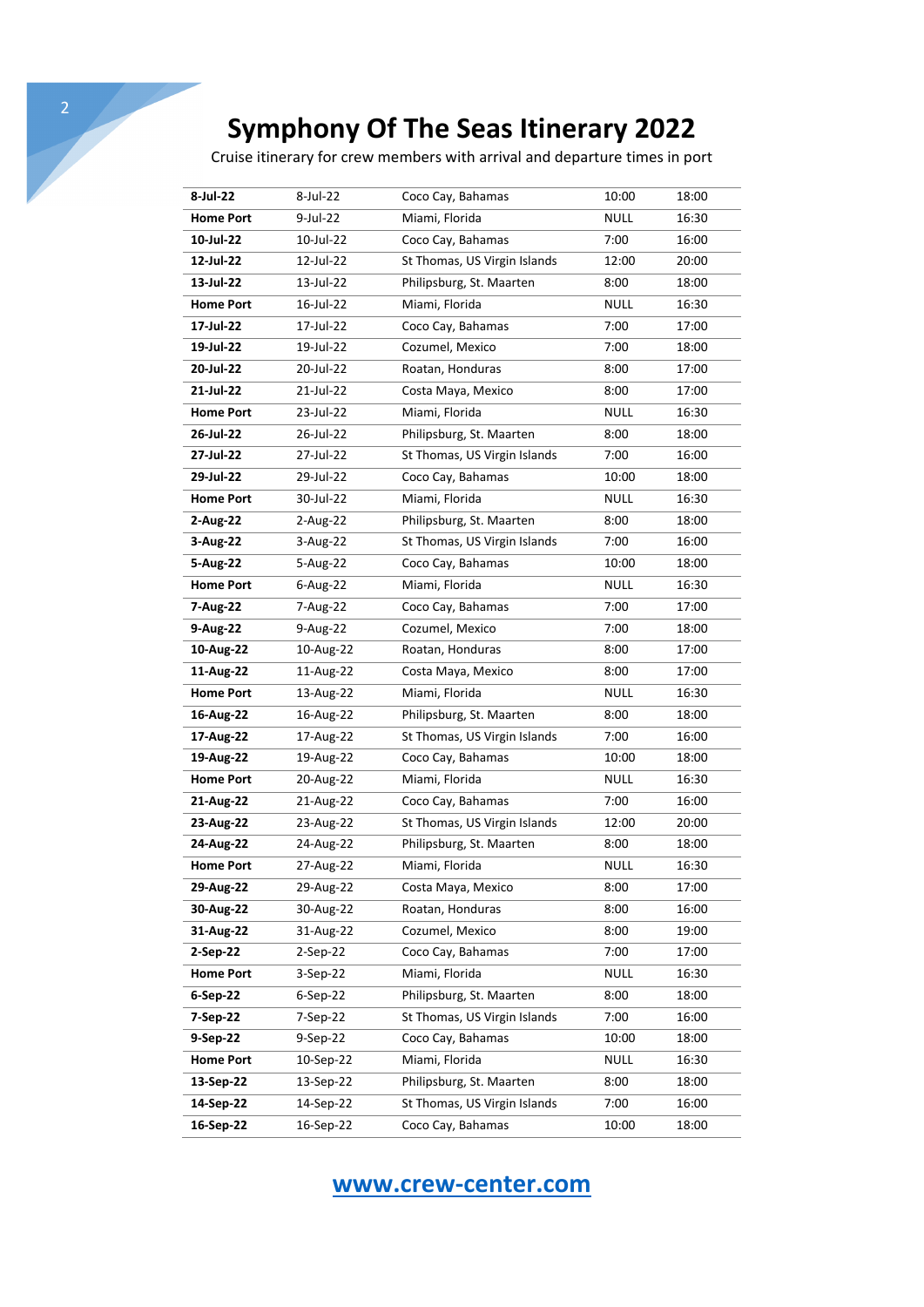Cruise itinerary for crew members with arrival and departure times in port

| <b>Home Port</b> | 17-Sep-22  | Miami, Florida               | <b>NULL</b> | 16:30 |
|------------------|------------|------------------------------|-------------|-------|
| 19-Sep-22        | 19-Sep-22  | Costa Maya, Mexico           | 8:00        | 17:00 |
| 20-Sep-22        | 20-Sep-22  | Roatan, Honduras             | 8:00        | 16:00 |
| 21-Sep-22        | 21-Sep-22  | Cozumel, Mexico              | 8:00        | 19:00 |
| 23-Sep-22        | 23-Sep-22  | Coco Cay, Bahamas            | 7:00        | 17:00 |
| <b>Home Port</b> | 24-Sep-22  | Miami, Florida               | <b>NULL</b> | 16:30 |
| 27-Sep-22        | 27-Sep-22  | Philipsburg, St. Maarten     | 8:00        | 18:00 |
| 28-Sep-22        | 28-Sep-22  | St Thomas, US Virgin Islands | 7:00        | 16:00 |
| 30-Sep-22        | 30-Sep-22  | Coco Cay, Bahamas            | 10:00       | 18:00 |
| <b>Home Port</b> | 1-Oct-22   | Miami, Florida               | <b>NULL</b> | 16:30 |
| 2-Oct-22         | 2-Oct-22   | Coco Cay, Bahamas            | 7:00        | 16:00 |
| 4-Oct-22         | 4-Oct-22   | St Thomas, US Virgin Islands | 12:00       | 20:00 |
| 5-Oct-22         | 5-Oct-22   | Philipsburg, St. Maarten     | 8:00        | 18:00 |
| <b>Home Port</b> | 8-Oct-22   | Miami, Florida               | <b>NULL</b> | 16:30 |
| 9-Oct-22         | 9-Oct-22   | Coco Cay, Bahamas            | 7:00        | 17:00 |
| 11-Oct-22        | 11-Oct-22  | Cozumel, Mexico              | 7:00        | 18:00 |
| 12-Oct-22        | 12-Oct-22  | Roatan, Honduras             | 8:00        | 17:00 |
| 13-Oct-22        | 13-Oct-22  | Costa Maya, Mexico           | 8:00        | 17:00 |
| <b>Home Port</b> | 15-Oct-22  | Miami, Florida               | <b>NULL</b> | 16:00 |
| 17-Oct-22        | 17-Oct-22  | San Juan, Puerto Rico        | 16:30       | 22:00 |
| 18-Oct-22        | 18-Oct-22  | Philipsburg, St. Maarten     | 9:00        | 18:00 |
| 19-Oct-22        | 19-Oct-22  | St Thomas, US Virgin Islands | 7:00        | 16:00 |
| 21-Oct-22        | 21-Oct-22  | Coco Cay, Bahamas            | 10:00       | 18:00 |
| <b>Home Port</b> | 22-Oct-22  | Miami, Florida               | <b>NULL</b> | 16:30 |
| 25-Oct-22        | 25-Oct-22  | Philipsburg, St. Maarten     | 8:00        | 18:00 |
| 26-Oct-22        | 26-Oct-22  | St Thomas, US Virgin Islands | 7:00        | 16:00 |
| 28-Oct-22        | 28-Oct-22  | Coco Cay, Bahamas            | 10:00       | 18:00 |
| <b>Home Port</b> | 29-Oct-22  | Miami, Florida               | <b>NULL</b> | 16:30 |
| 30-Oct-22        | 30-Oct-22  | Coco Cay, Bahamas            | 7:00        | 17:00 |
| 1-Nov-22         | $1-Nov-22$ | Cozumel, Mexico              | 7:00        | 18:00 |
| 2-Nov-22         | $2-Nov-22$ | Roatan, Honduras             | 8:00        | 17:00 |
| 3-Nov-22         | 3-Nov-22   | Costa Maya, Mexico           | 8:00        | 17:00 |
| <b>Home Port</b> | 5-Nov-22   | Miami, Florida               | <b>NULL</b> | 16:30 |
| 7-Nov-22         | 7-Nov-22   | San Juan, Puerto Rico        | 17:00       | 22:00 |
| 8-Nov-22         | 8-Nov-22   | Philipsburg, St. Maarten     | 9:00        | 18:00 |
| 9-Nov-22         | 9-Nov-22   | St Thomas, US Virgin Islands | 7:00        | 16:00 |
| 11-Nov-22        | 11-Nov-22  | Coco Cay, Bahamas            | 10:00       | 18:00 |
| <b>Home Port</b> | 12-Nov-22  | Miami, Florida               | <b>NULL</b> | 16:30 |
| 15-Nov-22        | 15-Nov-22  | Philipsburg, St. Maarten     | 8:00        | 18:00 |
| 16-Nov-22        | 16-Nov-22  | St Thomas, US Virgin Islands | 7:00        | 16:00 |
| 18-Nov-22        | 18-Nov-22  | Coco Cay, Bahamas            | 10:00       | 18:00 |
| <b>Home Port</b> | 19-Nov-22  | Miami, Florida               | <b>NULL</b> | 16:30 |
| 21-Nov-22        | 21-Nov-22  | Costa Maya, Mexico           | 8:00        | 17:00 |
| 22-Nov-22        | 22-Nov-22  | Roatan, Honduras             | 8:00        | 16:00 |

## **www.crew-center.com**